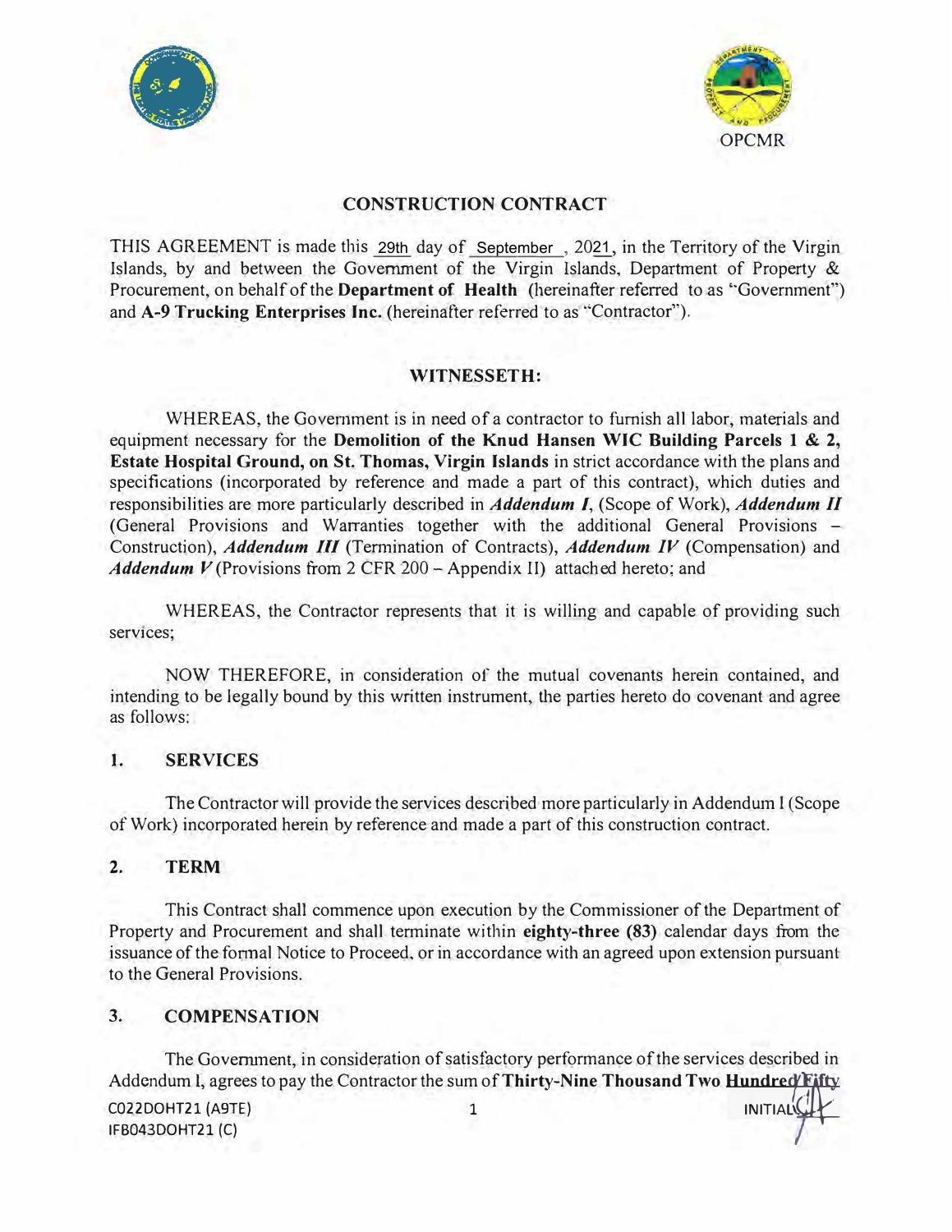



Dollars and Eighty Cents (\$39,250.80) in accordance with the provisions set forth in Addendum IV (Compensation), attached hereto is hereby incorporated by reference and made a part of this contract.

#### **LIQUIDATED DAMAGES** 4.

It is hereby expressly agreed by the parties hereto that in the event the Contractor has not completed the scope of work under the term set forth in Paragraph 2 hereof, Fifty Dollars (\$50.00) for each calendar day or portion thereof shall be due the Government. The liquidated damages shall first be deducted from any contract monies due, but not yet paid to the extent available.

#### **RECORDS** 5.

The Contractor will present documented, precise records of time and/or money expended under this Contract.

#### PROFESSIONAL STANDARDS 6.

The Contractor agrees to maintain the professional standards applicable to its profession and to Contractors doing business in the United States Virgin Islands.

#### DOCUMENTS, PRINTOUTS, ETC. 7.

Certified copies of all documents, books, records, instructional materials, programs, printouts and memoranda of every description derived therefrom and pertaining to this Contract shall become the property of the Government and shall be turned over to it at the termination of this Contract, or at the Government's request, during the life of the contract. The above-described materials shall not be used by Contractor or by any other person or entity except upon the written permission of the Government.

#### **LIABILITY OF OTHERS** 8.

Nothing in this Contract shall be construed to impose any liability upon Government to persons, firms, associations, or corporations engaged by Contractor as servants, agents, independent contractors, or in any other capacity whatsoever, or make the Government liable to any such persons, firms, associations or corporations for the acts, omissions, responsibilities, obligations and taxes of Contractor of whatsoever nature, including but not limited to unemployment insurance, gross receipt, excise, and social security taxes for Contractor, its servants, agents or independent contractors.

#### 9. **ASSIGNMENT**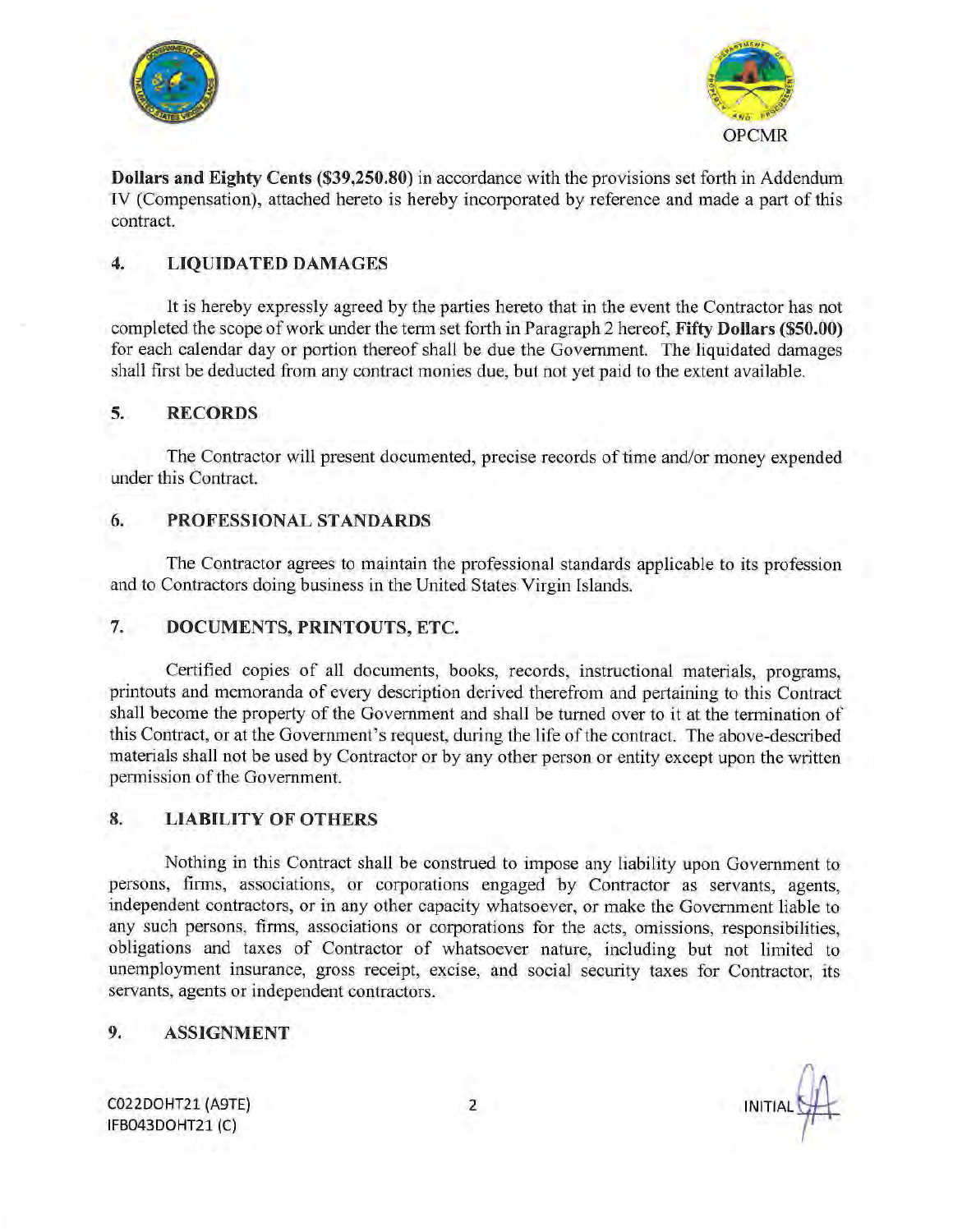



**INITIAL** 

The Contractor shall not subcontract or assign any part of the services under this contract without the prior written approval of the Government.

#### **INDEMNIFICATION**  $10.$

Contractor agrees to indemnify, defend, and hold harmless the Government from and against any and all loss, damage, liability, claims, demands, detriments, cost, charges and expenses (including attorney's fees) and causes of action of whatsoever character which the Government may incur, sustain or be subjected to, arising out of or in any way connected to the services to be performed by Contractor under this Contract and arising from any cause, except the sole negligence of Government.

# **11. INDEPENDENT CONTRACTOR**

The Contractor shall perform this Contract as an independent contractor and nothing herein contained shall be construed to be inconsistent with this relationship or status.

### **12. GOVERNING LAW**

This Contract shall be governed by the laws of the United States Virgin Islands and jurisdiction and venue are exclusive in the United States Virgin Islands.

### **13. WAIVERS AND AMENDMENTS**

No waiver, modification, or amendment of any term, condition or provision of this Contract shall be valid or of any force or effect unless made in writing, signed by the parties hereto or their duly authorized representatives, and specifying with particularity the nature and extent of such waiver, modification, or amendment. Any such waiver, modification, or amendment in any instances shall in no event be construed to be a general waiver, modification, or amendment of any of the terms, conditions, or provisions of this Contract, but the same shall be strictly limited and restricted to the extent and occasion specified in such signed writing or writings.

### **14. ENTIRE AGREEMENT**

This agreement constitutes the entire agreement of the parties relating to the subject matter addressed in this agreement. This agreement supersedes all prior communications, contracts, or agreements between the parties with respect to the subject matter addressed in this Agreement, whether written or oral.

# **15. RIGHT TO WITHHOLD**

If work under this Contract is not performed in accordance with the terms, hereof, Government will have the right to withhold out of any payment due to Contractor, such sums as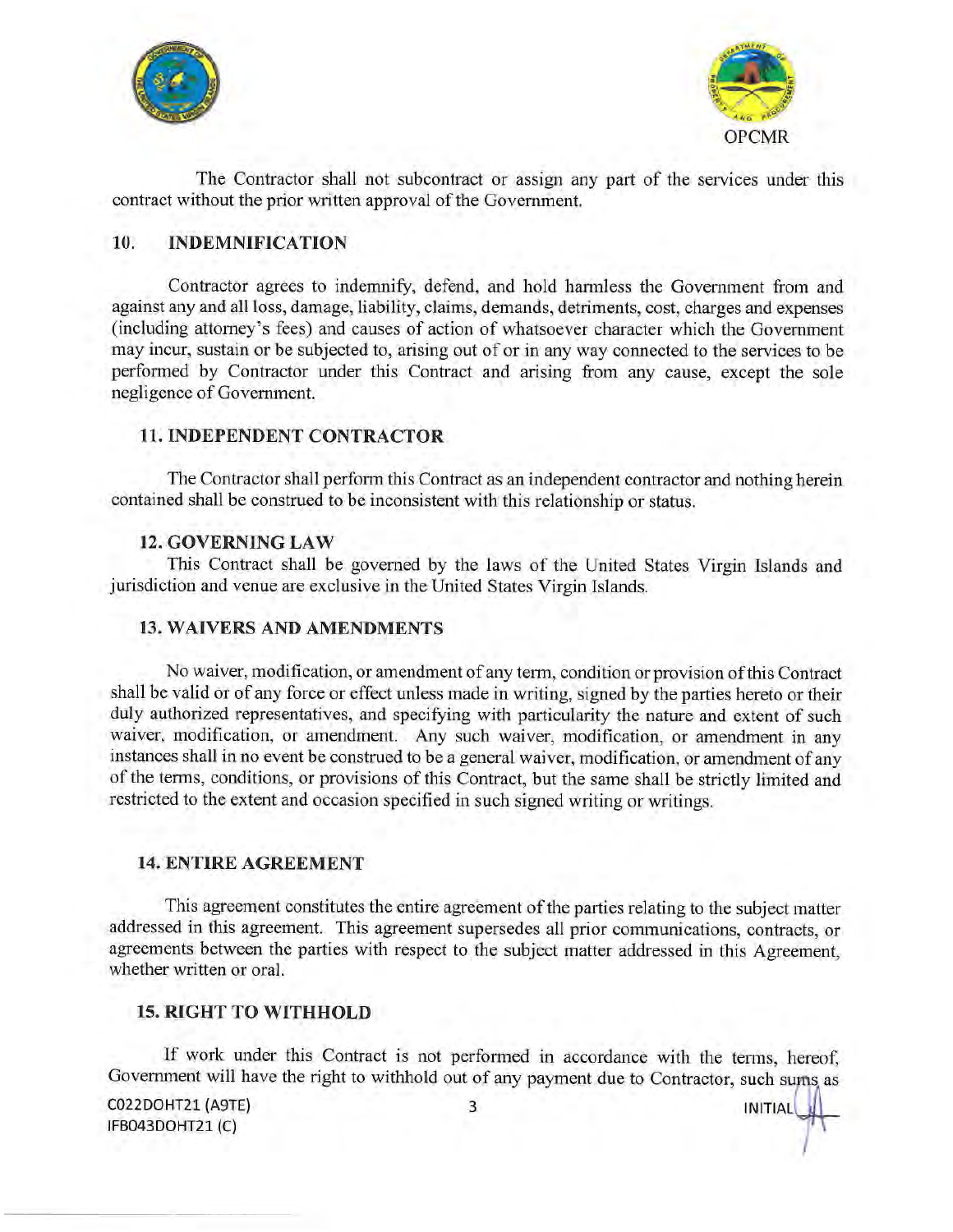



the Government may deem ample to protect it against loss or to assure payment of claims arising therefrom, and, at its option, the Government may apply such sums in such manner as the Government may deem proper to secure itself or to satisfy such claims. The Government will immediately notify the Contractor in writing in the event that it elects to exercise its right to withhold.

#### 16. **CONDITION PRECEDENT**

This Contract shall be subject to the availability and appropriation of funds and to the approval of the Commissioner of the Department of Property and Procurement.

#### 17. **TERMINATION**

Either Party will have the right to terminate this contract with cause on ten (10) days written notice to the other party specifying the date of termination. The attached "Addendum III-Termination of Contracts for the Convenience of the Government" is hereby fully incorporated herein by reference and is made a part of this agreement.

# **18. PARTIAL TERMINATION**

The performance of work under this contract may be terminated by the Government in part, whenever the Government shall deem such termination advisable by providing ten (10) days written notice to the Contractor. This partial termination shall be effected by delivering to the Contractor a Notice of Partial Termination specifying the extent to which the term and/or duties under this contract are terminated and the date upon which such termination becomes effective. The Contractor shall be entitled to receive payment for services provided to the date of termination, including payment for the period of the ten (10) days' notice.

#### 19. **NON-DISCRIMINATION**

No person shall be excluded from participating in, be denied the proceeds of, or be subject to discrimination in the performance of this Contract on account of race, creed, color, sex, religion, disability or national origin.

#### 20. **CONFLICT OF INTEREST**

- (a) Contractor covenants that it has no interest and will not acquire any interest, direct or indirect, which would conflict in any manner or degree with the performance of services required to perform under this Contract.
- (b) Contractor further covenants that it is:
	- (1) not a territorial officer or employee (i.e., the Governor, Lieutenant Governor, member of the Legislature or any other elected territorial official; or an officer or employee of the legislative, executive, or judicial branch of the Government or any

**INITIAL**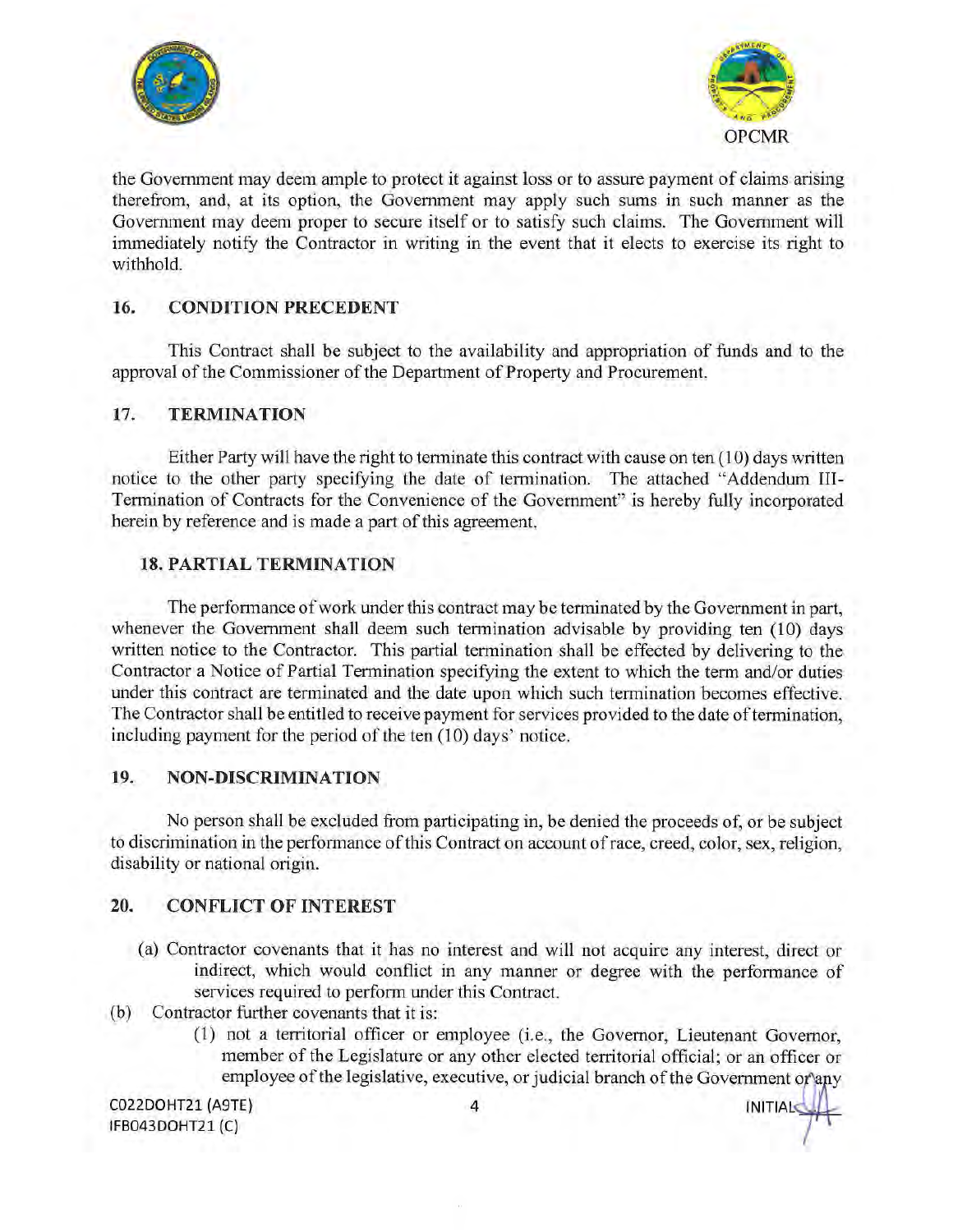



agency, board, commission, or independent instrumentality of the Government, whether compensated on a salary, fee or contractual basis); or

- a territorial officer or employee and, as such, has:  $(2)$ 
	- familiarized itself with the provisions of Title 3, Chapter 37, Virgin  $(i)$ Islands Code, pertaining to conflicts of interest, including the penalties provisions set forth in section 1108 thereof;
	- $(ii)$ not made, negotiated or influenced this contract, in its official capacity; and
	- $(iii)$ no financial interest in the contract as that term is defined in section 1101, (1) of said Code chapter.

#### 21. **EFFECTIVE DATE**

The effective date of this Contract is upon the execution by the Commissioner of the Department of Property and Procurement.

#### 22. **NOTICE**

Any notice required to be given by the terms of this Contract shall be deemed to have been given when the same is sent by certified mail, postage prepaid or personally delivered, addressed to the parties as follows:

| <b>GOVERNMENT</b>                     | Anthony D. Thomas                      |                |
|---------------------------------------|----------------------------------------|----------------|
|                                       | Commissioner                           |                |
|                                       | Department of Property and Procurement |                |
|                                       | 8201 Sub Base, Suite 4                 |                |
|                                       |                                        |                |
|                                       | St. Thomas, USVI 00802                 |                |
|                                       | Justa E Encarnacion, RN, BSN, MBA/HCM  |                |
|                                       | Commissioner                           |                |
|                                       | Department of Health                   |                |
|                                       | 1303 Hospital Ground, Suite 10         |                |
|                                       | St. Thomas, USVI 00802-6722            |                |
| <b>CONTRACTOR</b>                     |                                        |                |
|                                       | Jimez P.E Ashby Sr., SCP               |                |
|                                       | President                              |                |
|                                       | A9 Trucking Enterprises Inc.           |                |
|                                       | P. O. Box 302356                       |                |
|                                       | St. Thomas, Virgin Islands 00803-2356  |                |
| C022DOHT21 (A9TE)<br>IFB043DOHT21 (C) | 5                                      | <b>INITIAI</b> |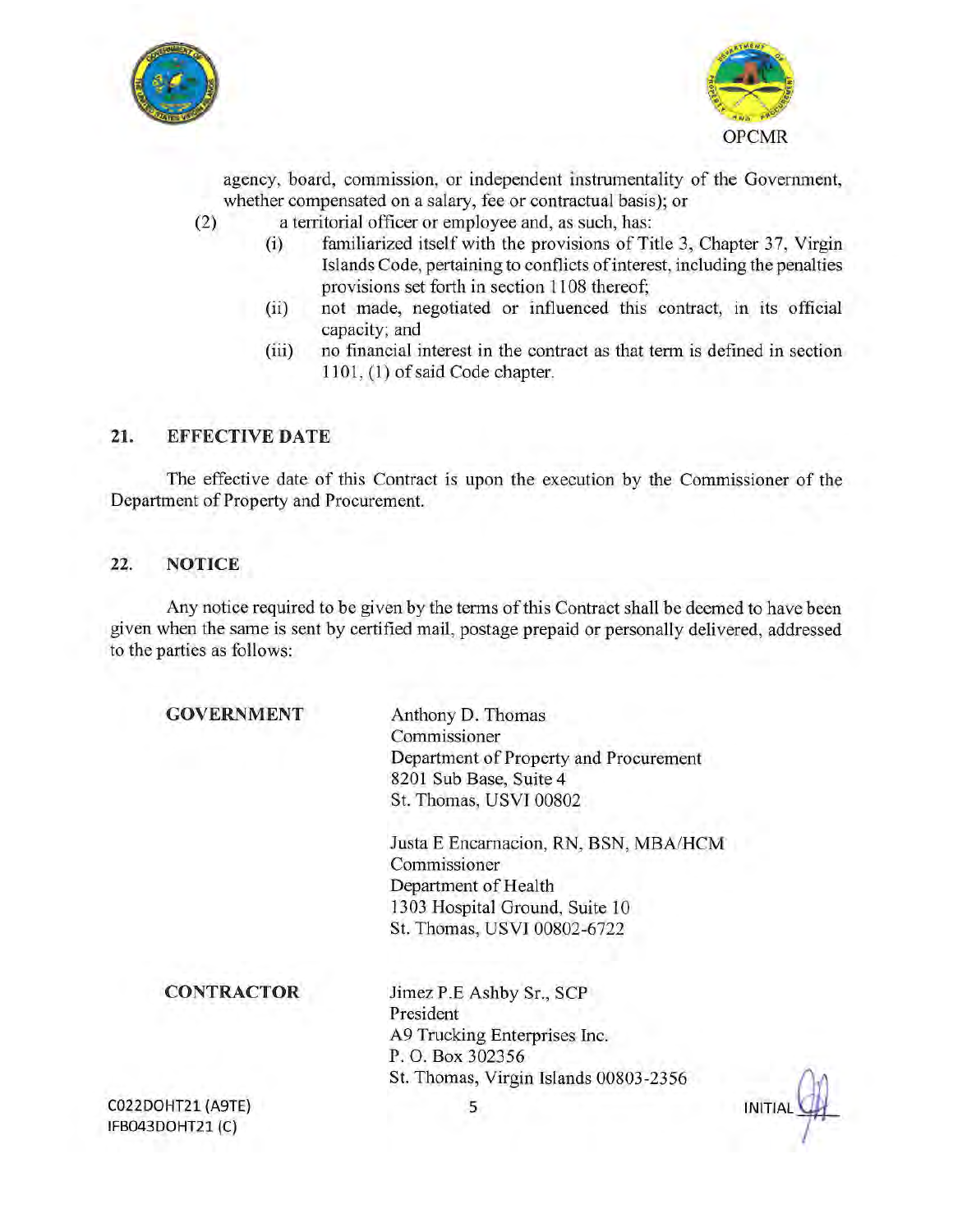



#### 23. **LICENSURE**

The Contractor covenants that it has:

- obtained all of the applicable licenses or permits, temporary or otherwise, as  $\overline{a}$ . required by Title 27 of the Virgin Islands Code; and
- familiarized itself with the applicable provisions of Title 27 of the Virgin Islands  $<sub>b</sub>$ .</sub> Code pertaining to professions and occupations.

#### $24.$ **CONTRACTOR'S REPRESENTATIONS**

The Contractor agrees that it is fully informed regarding all the conditions affecting the work to be done and labor and materials to be furnished for the completion of the Contract, and that it has been engaged in and now does such work and represents that it is fully equipped, competent, and capable of performing the work and is ready and willing to perform such work.

The Contractor agrees further to begin work not later than the date indicated on the formal Notice to Proceed and complete the work within the number of days specified in the proposal or as extended in accordance with the General Provisions of the Contract.

The Work shall be done under the direct supervision of the Government, and in accordance with the laws of the Government and it Rules and Regulations thereunder issued and any and all applicable federal rules and regulations. The parties hereto agree that this contract shall, in all instances, be governed by the Laws of the Government of the Virgin Islands.

#### 25. **WARRANTY OF NON-SOLICITATION**

The Contractor expressly warrants that it nor its officers, agents or employees has employed no person to solicit or obtain this contract on its behalf, or to cause or procure the same to be obtained upon compensation in any way, contingent, in whole or in part, upon such procurement, and that it nor its officers, agents or employees has not paid, or promised or agreed to pay to any person, in consideration of such procurement, or in compensation for services in connection therewith, any brokerage, commission, or percentage upon the amount receivable by him hereunder; and that it nor its officers, agents or employees has not, in estimating the contract price demanded by it included any sum by reason of such brokerage, commission or percentage; and that all monies payable to it hereunder are free from obligation to any other person for services rendered, or supposed to have been rendered, in the procurement of this contract.

Breach of the warranty shall give the Government the right to terminate this Contract, or in its discretion, to deduct from the contract price or consideration the amount of such commission, percentage, brokerage or contingent fees.

**INITIAL**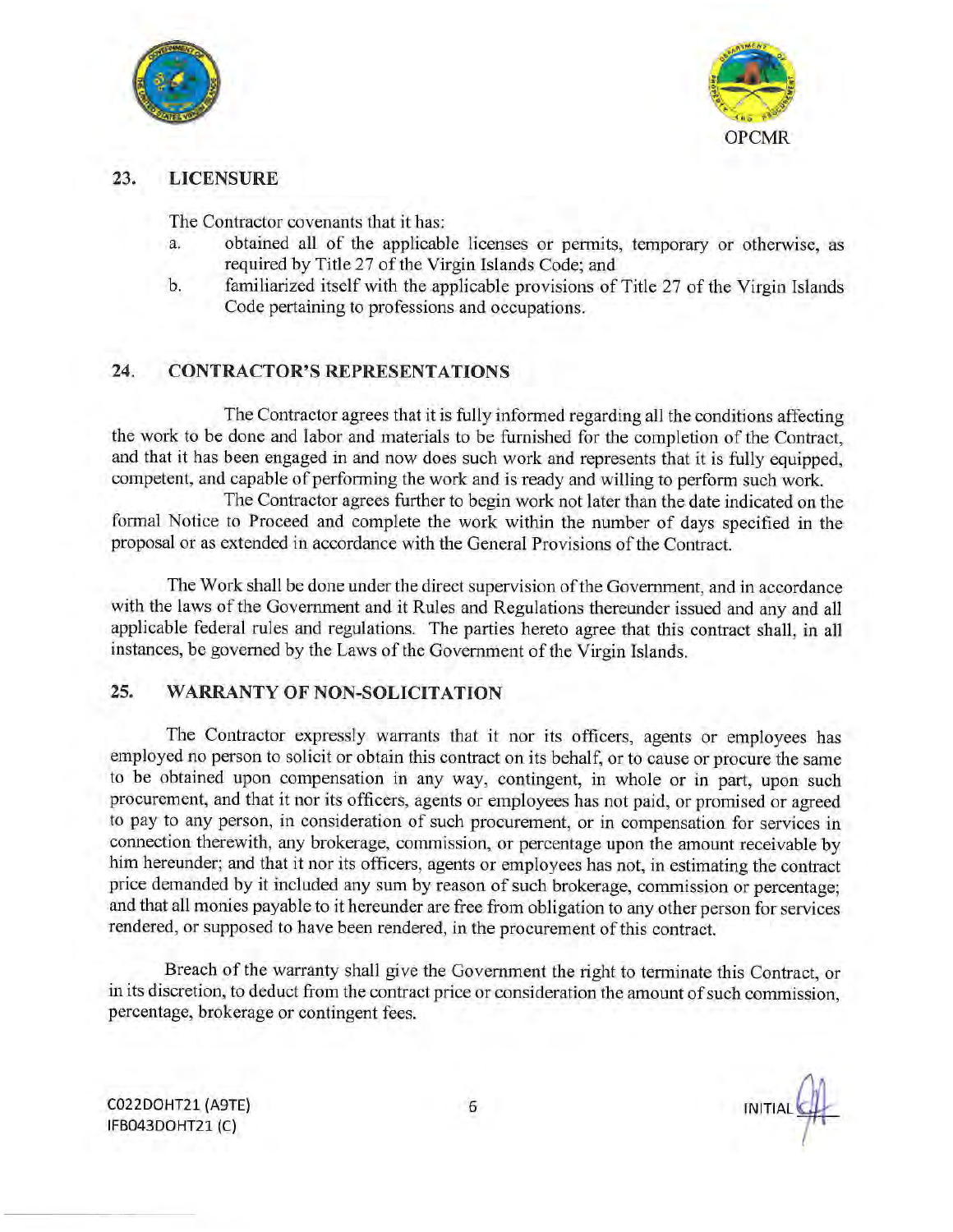



#### 26. **FALSE CLAIMS**

Contractor warrants that it shall not, with respect to this Contract, make or present any claim upon or against the Government of the Virgin Islands, or any officer, department, board, commission, or other agency thereof, knowing such claim to be false, fictitious or fraudulent. Contractor acknowledges that making such a false, fictitious, or fraudulent claim is an offense under Virgin Islands law.

#### 27. **DEBARMENT CERTIFICATION**

By execution of this contract, the Contractor certifies that it is eligible to receive contract awards using federally appropriated funds and that it has not been suspended or debarred from entering into contracts with any federal agency. The Contractor shall include this provision in each of its subcontracts hereunder and shall furnish its subcontractors with the current "LIST OF PARTIES EXCLUDED FROM FEDERAL PROCUREMENT OR NON-PROCUREMENT." In the event the Contractor or any subcontractor misrepresents its eligibility to receive contract awards using federal funds, the Contractor or subcontractor agrees that it shall not be entitled to payment for any work performed under this contract or any subcontract and that the Contractor or subcontractor shall promptly reimburse the Government of the Virgin Islands for any progress payments heretofore made.

#### 28. **NOTICE OF FEDERAL FUNDING**

Contractor acknowledges that this Contract is funded, in whole or in part, by federal funds. Contractor warrants that it shall not, with respect to this Contract, make or present any claim knowing such claim to be false, fictitious, or fraudulent. Contractor acknowledges that making such a false, fictitious, or fraudulent claim is a federal offense.

#### 29. **DAVIS BACON ACT**

Contractor hereby agrees that it shall comply with all rulings and interpretations of the Davis-Bacon Act (40 USC 276a-5) and that the contractor and subcontractor agrees that all employees shall be paid the local prevailing wages as established by Virgin Islands statutes and laws.

#### 30. **OTHER PROVISIONS**

Addendum I (Scope of Work), Addendum II (General Provisions and Warranties), Addendum III (Termination of Contracts), Addendum IV (Compensation) and Addendum V (Provisions from 2 CFR 200 - Appendix II) attached hereto are hereby incorporated by reference and made a part of this contract.

**INITIAL**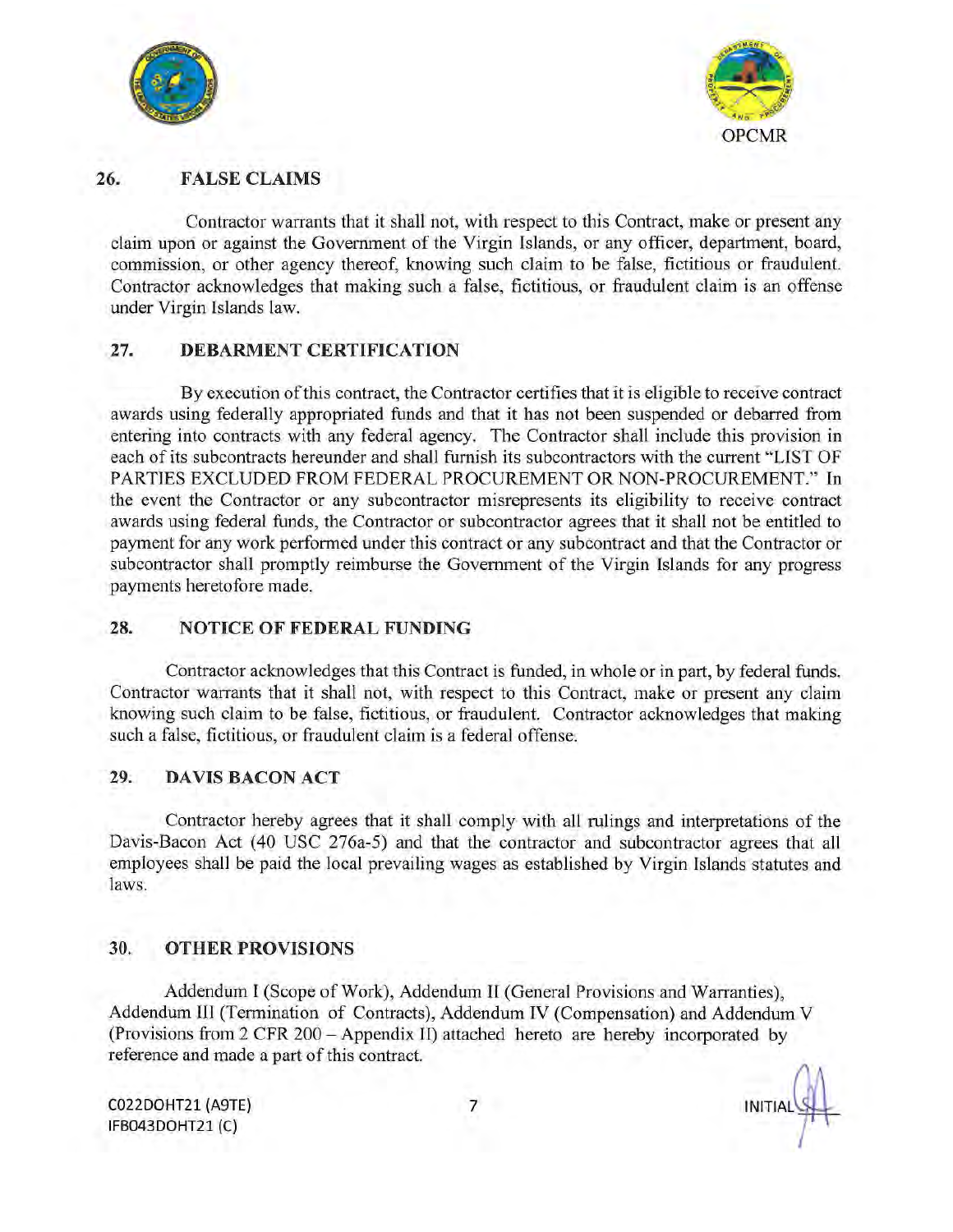



#### 31. **INSURANCE**

Contractor shall maintain the following insurance coverages during the term of this Contract

- $(a)$ COMMERCIAL GENERAL LIABILITY: Commercial general liability insurance, in a form acceptable to the Government, on a "per occurrence" basis with a minimum limit of not less than one hundred thousand dollars (\$100,000.00) for any one person per occurrence for death or personal injury and one hundred thousand dollars (\$100,000.00) for any one occurrence for property damage. Insurance policy(ies) shall name the Government of the Virgin Islands as the certificate holder and additional insured via an endorsement.
- (b) WORKERS' COMPENSATION: Contractor shall supply current coverage under the Government Insurance Fund or other form of coverage.

INTENTIONALLY LEFT BLANK